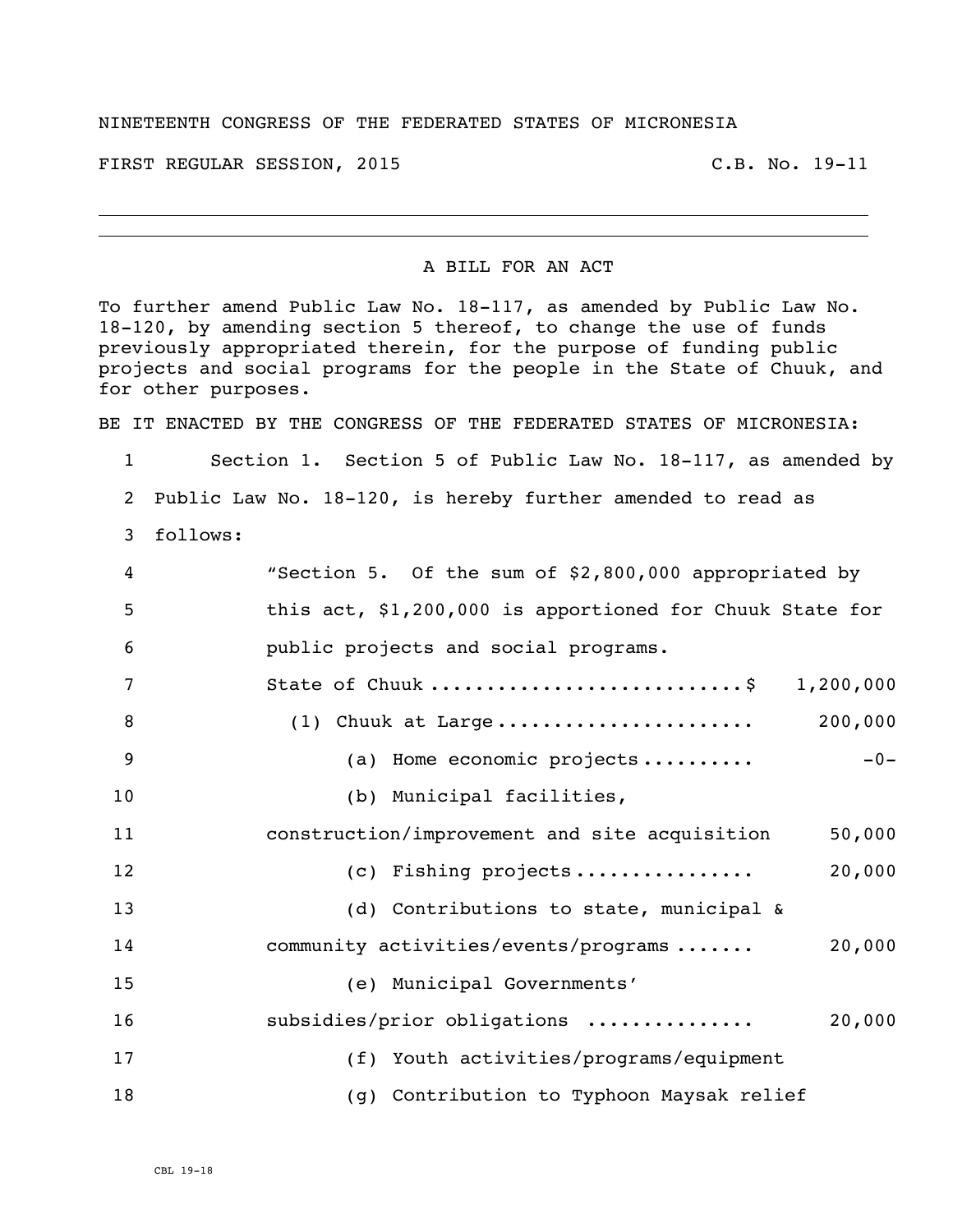| 70,000                                                |  |
|-------------------------------------------------------|--|
| 20,000<br>(h) Leadership and patients travel          |  |
| 200,000<br>Election District No. 1<br>(2)             |  |
| 20,000<br>MIDA operation<br>(a)                       |  |
| 90,000<br>Computer labs<br>(b)                        |  |
| Mortlocks Leadership Conference [25,000]10,000<br>(c) |  |
| Mortlocks leadership travel[25,000]<br>40,000<br>(d)  |  |
| (e) Operation Lien Naufich                            |  |
| and Chee Young<br>20,000                              |  |
| (f) Municipal, community events,                      |  |
| 20,000<br>activities, programs and projects           |  |
| 200,000<br>(3) Election District No. 2                |  |
| (a) Students' tuition/travel and                      |  |
| room and board<br>10,000                              |  |
| 20,000<br>(b) Repatriation of human remains           |  |
| 30,000<br>Food Security Program<br>$\left( c\right)$  |  |
| (d) Housing and community facilities                  |  |
| repair and improvement<br>20,000                      |  |
| 10,000<br>(e) POL/Charter                             |  |
| (f) Water System Project<br>10,000                    |  |
| (g) Leadership, patients and                          |  |
| students travel<br>30,000                             |  |
| (h) Chuuk Women Council Subsidy<br>10,000             |  |
| (i) Mizpha High School Subsidy<br>10,000              |  |
| (j) Fishing Project<br>30,000                         |  |
|                                                       |  |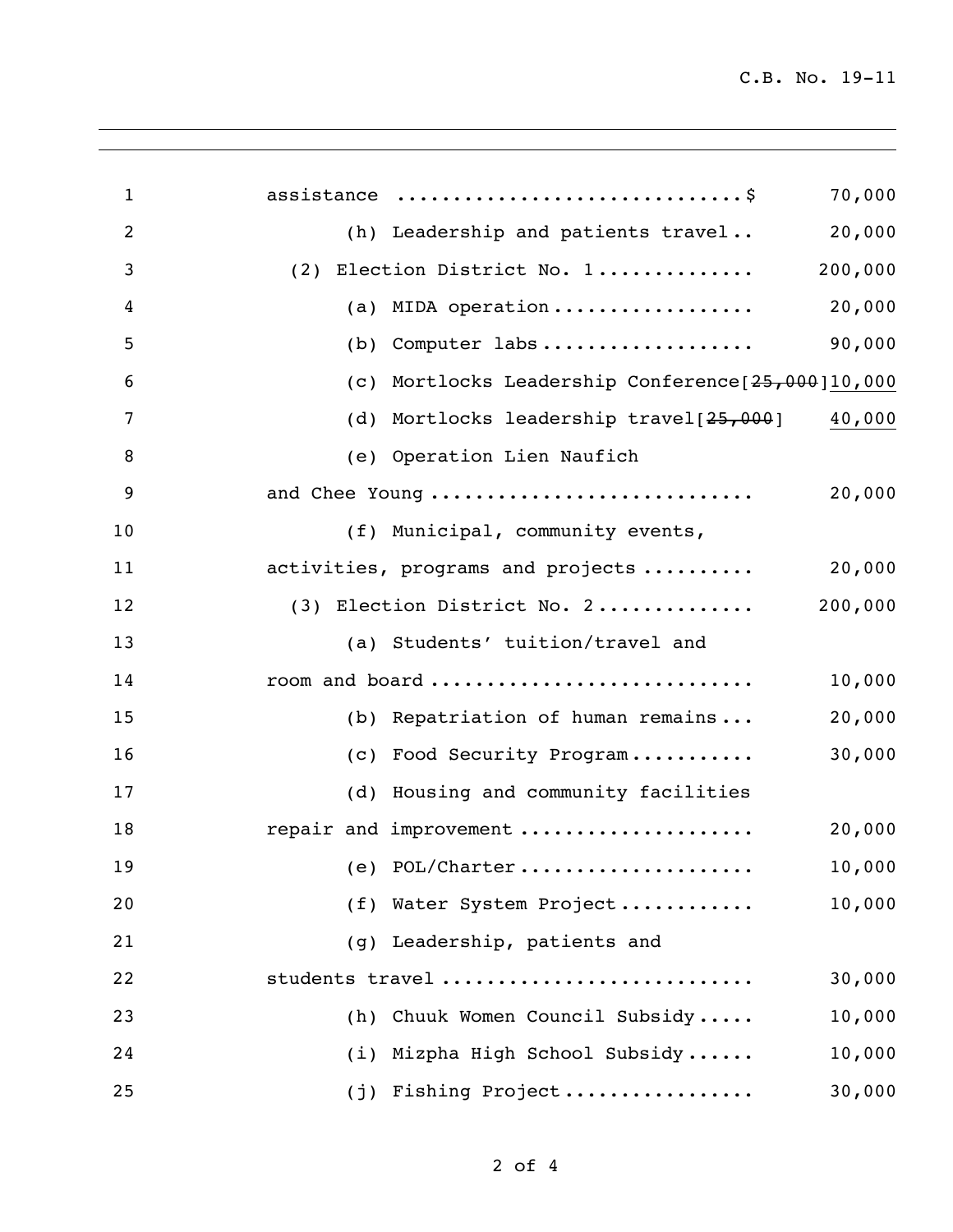C.B. No. 19-11

| $\mathbf{1}$   | (k) The Office of the Chuuk State          |         |
|----------------|--------------------------------------------|---------|
| $\overline{2}$ | Governor's Subsidy \$                      | 10,000  |
| 3              | (1) Contributions to Chuuk associations    |         |
| 4              | in Honolulu, Hawaii                        | 10,000  |
| 5              | (4) Election District No. 3                | 200,000 |
| 6              | (a) Typhoon Maysak contribution and        |         |
| 7              | relief effort (purchase of outboard motors |         |
| 8              | and fiber glass boats)                     | 35,000  |
| 9              | (b) Housing affected by Typhoon Maysak     |         |
| 10             | improvement and renovation                 | 90,000  |
| 11             | (c) Food security relief and poverty       |         |
| 12             | alleviation program after the aftermath    |         |
| 13             | of Typhoon Maysak                          | 50,000  |
| 14             | (d) Contribution to Southern Namoneas      |         |
| 15             | associations in Hawaii, U.S. Mainland,     |         |
| 16             | Guam and Saipan                            | 15,000  |
| 17             | (e) Social Security premium contributions  | 10,000  |
| 18             | (5) Election District No. 4                | 200,000 |
| 19             | (a) Leadership, patients and               |         |
| 20             | students travel                            | 50,000  |
| 21             | Humanitarian assistance<br>(b)             | 50,000  |
| 22             | (c) Typhoon Maysak relief assistance       | 50,000  |
| 23             | (d) Fishing Project                        | 50,000  |
| 24             | (6) Election District No. 5                | 200,000 |
| 25             | (a) Boat purchase, freight and             |         |